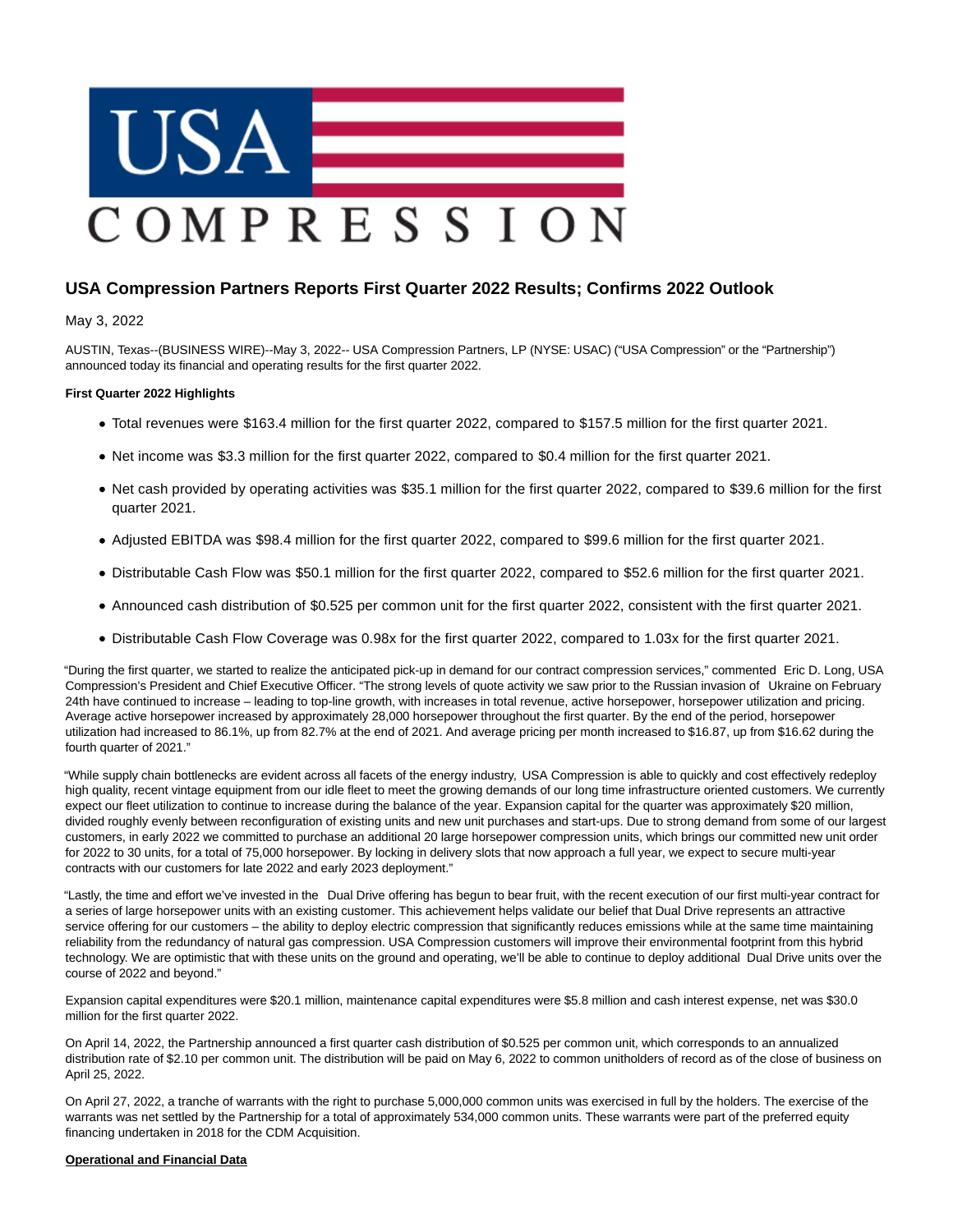|                                                                    | <b>Three Months Ended</b> |           |    |                      |    |                   |  |  |
|--------------------------------------------------------------------|---------------------------|-----------|----|----------------------|----|-------------------|--|--|
|                                                                    | March 31.<br>2022         |           |    | December 31,<br>2021 |    | March 31,<br>2021 |  |  |
| <b>Operational data:</b>                                           |                           |           |    |                      |    |                   |  |  |
| Fleet horsepower (at period end) (1)                               |                           | 3,687,518 |    | 3,689,018            |    | 3,720,745         |  |  |
| Revenue generating horsepower (at period end) (2)                  | 2,987,624                 |           |    | 2,964,206            |    | 2,987,627         |  |  |
| Average revenue generating horsepower (3)                          | 2,978,422                 |           |    | 2,950,623            |    | 2,994,418         |  |  |
| Revenue generating compression units (at period end)               |                           | 3.949     |    | 3.942                |    | 3,942             |  |  |
| Horsepower utilization (at period end) (4)                         |                           | 86.1%     |    | 82.7%                |    | 83.1%             |  |  |
| Average horsepower utilization (for the period) (4)                |                           | 84.9%     |    | 82.9%                |    | 83.1%             |  |  |
| Financial data (\$ in thousands, except per horsepower data):      |                           |           |    |                      |    |                   |  |  |
| Revenue                                                            | \$                        | 163,412   | \$ | 159,943              | \$ | 157,513           |  |  |
| Average revenue per revenue generating horsepower per month (5) \$ |                           | 16.87     | \$ | 16.62                | \$ | 16.60             |  |  |
| Net income                                                         | \$                        | 3,254     | \$ | 3,105                | \$ | 371               |  |  |
| Operating income                                                   | \$                        | 35,098    | \$ | 36,336               | \$ | 32,760            |  |  |
| Net cash provided by operating activities                          | \$                        | 35,054    | \$ | 81,057               | \$ | 39,612            |  |  |
| Gross margin                                                       | \$                        | 50,616    | \$ | 49,698               | \$ | 47,855            |  |  |
| Adjusted gross margin (6)                                          | \$                        | 109.680   | \$ | 108,945              | \$ | 108,885           |  |  |
| Adjusted gross margin percentage (7)                               |                           | 67.1%     |    | 68.1%                |    | 69.1%             |  |  |
| Adjusted EBITDA (6)                                                | \$                        | 98.423    | \$ | 99.205               | \$ | 99.553            |  |  |
| Adjusted EBITDA percentage (7)                                     |                           | 60.2%     |    | 62.0%                |    | 63.2%             |  |  |
| Distributable Cash Flow (6)                                        | \$                        | 50,146    | \$ | 52,039               | \$ | 52,580            |  |  |

(1) Fleet horsepower is horsepower for compression units that have been delivered to the Partnership (and excludes units on order). As of March 31, 2022, the Partnership had 75,000 large horsepower on order for delivery, all of which is expected to be delivered within the next twelve months and 50,000 horsepower of which we expect to be delivered in the remainder of 2022.

(2) Revenue generating horsepower is horsepower under contract for which the Partnership is billing a customer.

(3) Calculated as the average of the month-end revenue generating horsepower for each of the months in the period.

(4) Horsepower utilization is calculated as (i) the sum of (a) revenue generating horsepower; (b) horsepower in the Partnership's fleet that is under contract but is not yet generating revenue; and (c) horsepower not yet in the Partnership's fleet that is under contract but not yet generating revenue and that is subject to a purchase order, divided by (ii) total available horsepower less idle horsepower that is under repair. Horsepower utilization based on revenue generating horsepower and fleet horsepower was 81.0%, 80.4% and 80.3% at March 31, 2022, December 31, 2021 and March 31, 2021, respectively. Average horsepower utilization based on revenue generating horsepower and fleet horsepower was 80.7%, 80.0% and 80.4% for the three months ended March 31, 2022, December 31, 2021 and March 31, 2021, respectively.

(5) Calculated as the average of the result of dividing the contractual monthly rate, excluding standby or other temporary rates, for all units at the end of each month in the period by the sum of the revenue generating horsepower at the end of each month in the period.

(6) Adjusted gross margin, Adjusted EBITDA and Distributable Cash Flow are all non-U.S. generally accepted accounting principles ("Non-GAAP") financial measures. For the definition of each measure, as well as reconciliations of each measure to its most directly comparable financial measures calculated and presented in accordance with GAAP, see "Non-GAAP Financial Measures" below.

(7) Adjusted gross margin percentage and Adjusted EBITDA percentage are calculated as a percentage of revenue.

# **Liquidity and Long-Term Debt**

\_\_\_\_\_\_\_\_\_\_\_\_\_\_\_\_\_\_\_\_\_\_\_\_\_\_\_\_\_\_\_\_\_\_\_\_

As of March 31, 2022, the Partnership was in compliance with all covenants under its \$1.6 billion revolving credit facility. As of March 31, 2022, the Partnership had outstanding borrowings under the revolving credit facility of \$565.5 million, \$1.0 billion of borrowing base availability and, subject to compliance with the applicable financial covenants, available borrowing capacity of \$224.4 million. As of March 31, 2022, the outstanding aggregate principal amount of the Partnership's 6.875% senior notes due 2026 and 6.875% senior notes due 2027 was \$725.0 million and \$750.0 million, respectively.

# **Full-Year 2022 Outlook**

USA Compression is confirming its full-year 2022 guidance as follows:

- Net income range of \$33.0 million to \$53.0 million;
- A forward-looking estimate of net cash provided by operating activities is not provided because the items necessary to estimate net cash provided by operating activities, in particular the change in operating assets and liabilities, are not accessible or estimable at this time. The Partnership does not anticipate the changes in operating assets and liabilities to be material, but changes in accounts receivable, accounts payable, accrued liabilities and deferred revenue could be significant, such that the amount of net cash provided by operating activities would vary substantially from the amount of projected Adjusted EBITDA and Distributable Cash Flow;
- Adjusted EBITDA range of \$406.0 million to \$426.0 million; and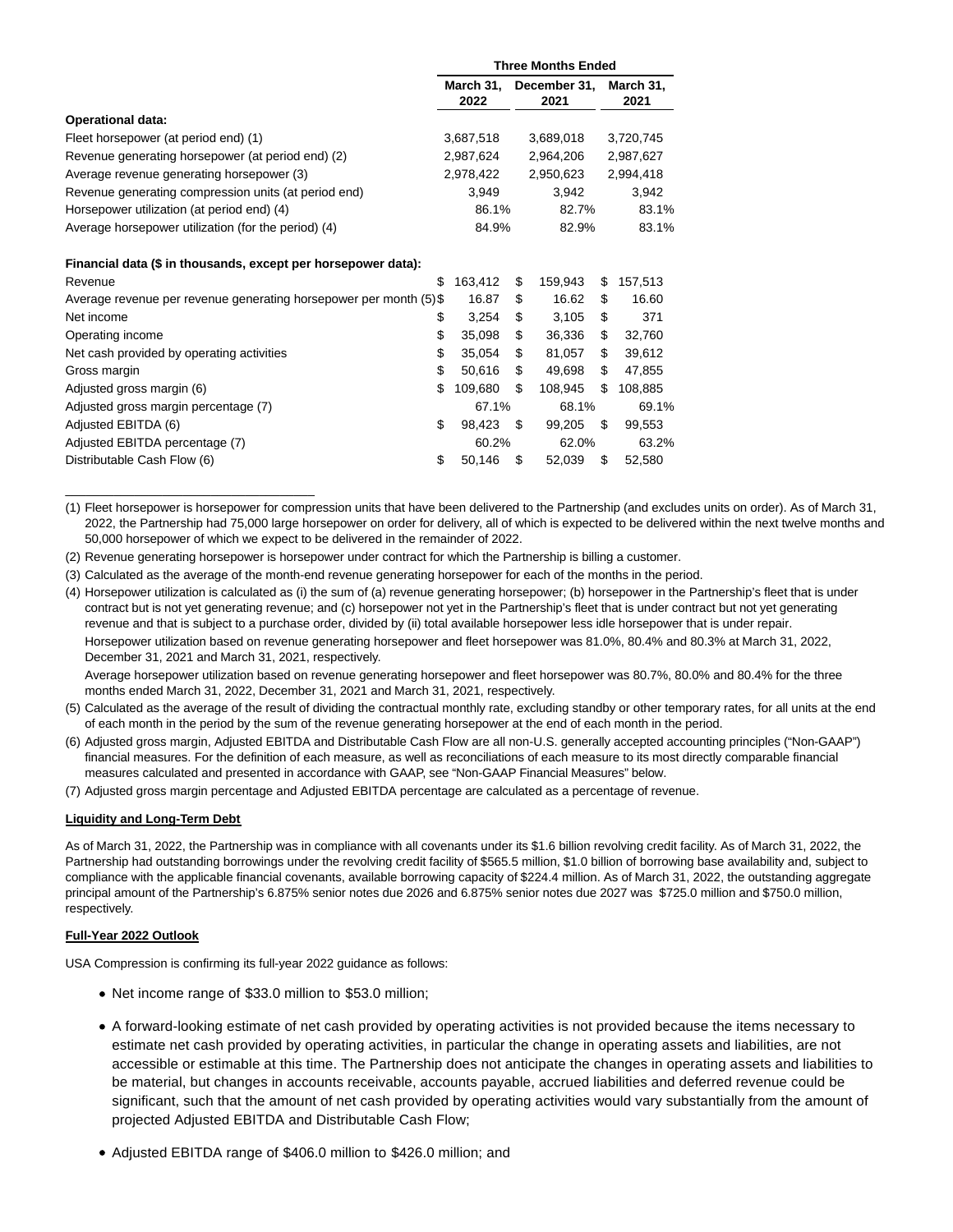Distributable Cash Flow range of \$213.0 million to \$233.0 million.

# **Conference Call**

The Partnership will host a conference call today beginning at 11:00 a.m. Eastern Time (10:00 a.m. Central Time) to discuss first quarter 2022 performance. The call will be broadcast live over the Internet. Investors may participate either by phone or audio webcast.

By Phone: Dial 888-394-8218 inside the U.S. and Canada at least 10 minutes before the call and ask for the USA Compression Partners Earnings Call. Investors outside the U.S. and Canada should dial 323-701-0225. The conference ID for both is 8248631.

A replay of the call will be available through May 13, 2022. Callers inside the U.S. and Canada may access the replay by dialing 888-203-1112. Investors outside the U.S. and Canada should dial 719-457-0820. The conference ID for both is 8248631.

By Webcast: Connect to the webcast via the "Events" page of USA Compression's Investor Relations website at [http://investors.usacompression.com.](https://cts.businesswire.com/ct/CT?id=smartlink&url=http%3A%2F%2Finvestors.usacompression.com&esheet=52705061&newsitemid=20220503005383&lan=en-US&anchor=http%3A%2F%2Finvestors.usacompression.com&index=1&md5=80258eac7abff1e63659ea313b4d454f) Please log in at least 10 minutes in advance to register and download any necessary software. A replay will be available shortly after the call.

#### **About USA Compression Partners, LP**

USA Compression Partners, LP is a growth-oriented Delaware limited partnership that is one of the nation's largest independent providers of natural gas compression services in terms of total compression fleet horsepower. USA Compression partners with a broad customer base composed of producers, processors, gatherers and transporters of natural gas and crude oil. USA Compression focuses on providing natural gas compression services to infrastructure applications primarily in high-volume gathering systems, processing facilities and transportation applications. More information is available at [usacompression.com.](http://usacompression.com/)

#### **Non-GAAP Financial Measures**

This news release includes the Non-GAAP financial measures of Adjusted gross margin, Adjusted EBITDA, Distributable Cash Flow and Distributable Cash Flow Coverage Ratio.

Adjusted gross margin is defined as revenue less cost of operations, exclusive of depreciation and amortization expense. Management believes that Adjusted gross margin is useful as a supplemental measure to investors of the Partnership's operating profitability. Adjusted gross margin is impacted primarily by the pricing trends for service operations and cost of operations, including labor rates for service technicians, volume and per unit costs for lubricant oils, quantity and pricing of routine preventative maintenance on compression units and property tax rates on compression units. Adjusted gross margin should not be considered an alternative to, or more meaningful than, gross margin, its most directly comparable GAAP financial measure, or any other measure of financial performance presented in accordance with GAAP. Moreover, Adjusted gross margin as presented may not be comparable to similarly titled measures of other companies. Because the Partnership capitalizes assets, depreciation and amortization of equipment is a necessary element of its costs. To compensate for the limitations of Adjusted gross margin as a measure of the Partnership's performance, management believes that it is important to consider gross margin determined under GAAP, as well as Adjusted gross margin, to evaluate the Partnership's operating profitability.

Management views Adjusted EBITDA as one of its primary tools for evaluating the Partnership's results of operations, and the Partnership tracks this item on a monthly basis both as an absolute amount and as a percentage of revenue compared to the prior month, year-to-date, prior year and budget. The Partnership defines EBITDA as net income (loss) before net interest expense, depreciation and amortization expense, and income tax expense (benefit). The Partnership defines Adjusted EBITDA as EBITDA plus impairment of compression equipment, impairment of goodwill, interest income on capital lease, unit-based compensation expense (benefit), severance charges, certain transaction expenses, loss (gain) on disposition of assets and other. Adjusted EBITDA is used as a supplemental financial measure by management and external users of its financial statements, such as investors and commercial banks, to assess:

- the financial performance of the Partnership's assets without regard to the impact of financing methods, capital structure or historical cost basis of the Partnership's assets;
- the viability of capital expenditure projects and the overall rates of return on alternative investment opportunities;
- the ability of the Partnership's assets to generate cash sufficient to make debt payments and pay distributions; and
- the Partnership's operating performance as compared to those of other companies in its industry without regard to the impact of financing methods and capital structure.

Management believes that Adjusted EBITDA provides useful information to investors because, when viewed with GAAP results and the accompanying reconciliations, it provides a more complete understanding of the Partnership's performance than GAAP results alone. Management also believes that external users of its financial statements benefit from having access to the same financial measures that management uses in evaluating the results of the Partnership's business.

Adjusted EBITDA should not be considered an alternative to, or more meaningful than, net income (loss), operating income (loss), cash flows from operating activities or any other measure of financial performance or liquidity presented in accordance with GAAP as measures of operating performance and liquidity. Moreover, Adjusted EBITDA as presented may not be comparable to similarly titled measures of other companies.

Distributable Cash Flow is defined as net income (loss) plus non-cash interest expense, non-cash income tax expense (benefit), depreciation and amortization expense, unit-based compensation expense (benefit), impairment of compression equipment, impairment of goodwill, certain transaction expenses, severance charges, loss (gain) on disposition of assets, proceeds from insurance recovery and other, less distributions on the Partnership's Series A Preferred Units ("Preferred Units") and maintenance capital expenditures.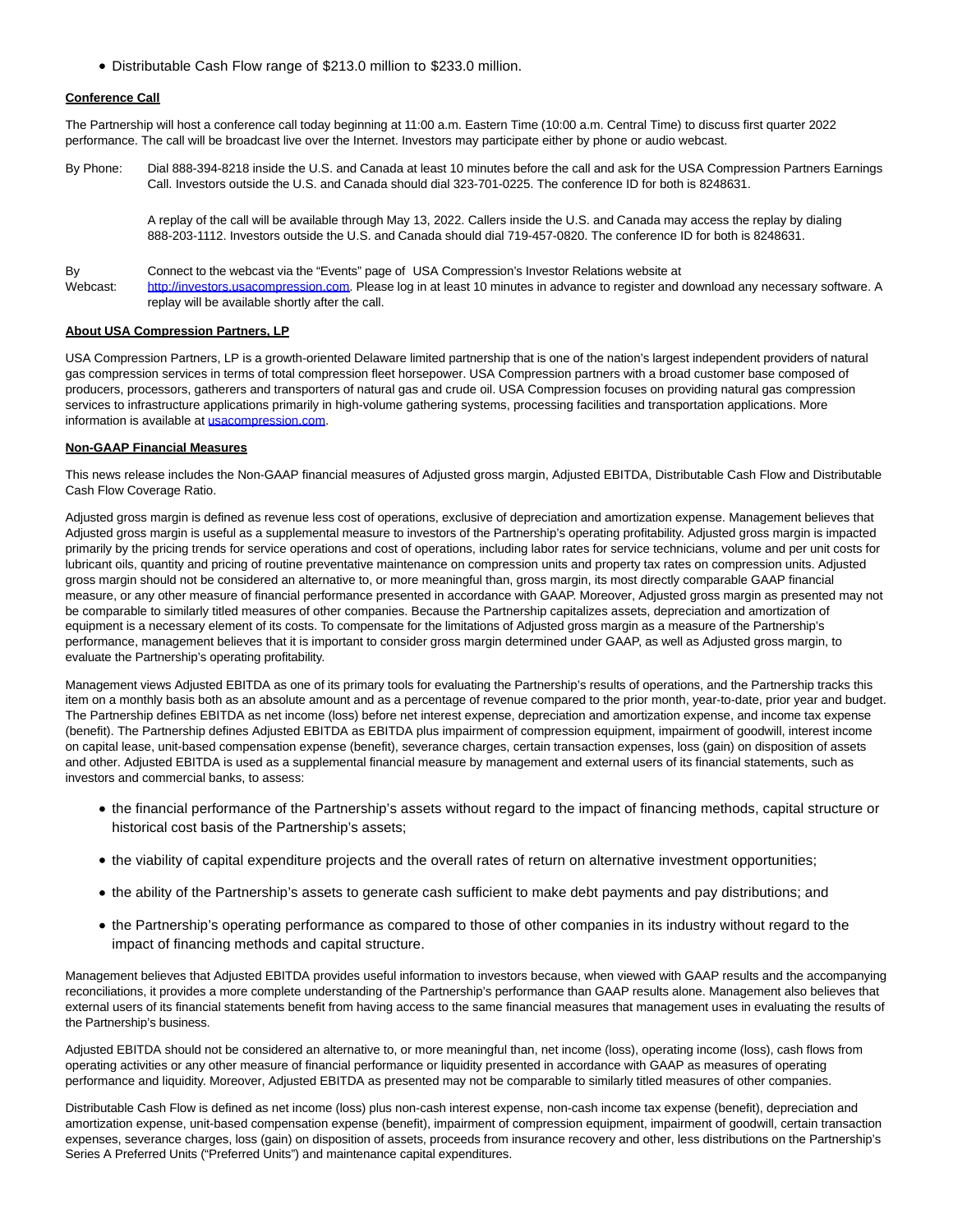Distributable Cash Flow should not be considered as an alternative to, or more meaningful than, net income (loss), operating income (loss), cash flows from operating activities or any other measure of financial performance presented in accordance with GAAP as measures of operating performance and liquidity. Moreover, the Partnership's Distributable Cash Flow as presented may not be comparable to similarly titled measures of other companies.

Management believes Distributable Cash Flow is an important measure of operating performance because it allows management, investors and others to compare basic cash flows the Partnership generates (after distributions on the Partnership's Preferred Units but prior to any retained cash reserves established by the Partnership's general partner and the effect of the Distribution Reinvestment Plan) to the cash distributions the Partnership expects to pay its common unitholders.

Distributable Cash Flow Coverage Ratio is defined as Distributable Cash Flow divided by distributions declared to common unitholders in respect of such period. Management believes Distributable Cash Flow Coverage Ratio is an important measure of operating performance because it allows management, investors and others to gauge the Partnership's ability to pay distributions to common unitholders using the cash flows the Partnership generates. The Partnership's Distributable Cash Flow Coverage Ratio as presented may not be comparable to similarly titled measures of other companies.

This news release also contains a forward-looking estimate of Adjusted EBITDA and Distributable Cash Flow projected to be generated by the Partnership in its 2022 fiscal year. A forward-looking estimate of net cash provided by operating activities and reconciliations of the forward-looking estimates of Adjusted EBITDA and Distributable Cash Flow to net cash provided by operating activities are not provided because the items necessary to estimate net cash provided by operating activities, in particular the change in operating assets and liabilities, are not accessible or estimable at this time. The Partnership does not anticipate the changes in operating assets and liabilities to be material, but changes in accounts receivable, accounts payable, accrued liabilities and deferred revenue could be significant, such that the amount of net cash provided by operating activities would vary substantially from the amount of projected Adjusted EBITDA and Distributable Cash Flow.

See "Reconciliation of Non-GAAP Financial Measures" for Adjusted gross margin reconciled to gross margin, Adjusted EBITDA reconciled to net income (loss) and net cash provided by operating activities, and net income (loss) and net cash provided by operating activities reconciled to Distributable Cash Flow and Distributable Cash Flow Coverage Ratio.

# **Forward-Looking Statements**

Some of the information in this news release may contain forward-looking statements. These statements can be identified by the use of forwardlooking terminology including "may," "believe," "expect," "intend," "anticipate," "estimate," "continue," "fi," "project," "outlook," "will," "could," "should," or other similar words or the negatives thereof, and include the Partnership's expectation of future performance contained herein, including as described under "Full-Year 2022 Outlook." These statements discuss future expectations, contain projections of results of operations or of financial condition, or state other "forward-looking" information. You are cautioned not to place undue reliance on any forward-looking statements, which can be affected by assumptions used or by known risks or uncertainties. Consequently, no forward-looking statements can be guaranteed. When considering these forward-looking statements, you should keep in mind the risk factors noted below and other cautionary statements in this news release. The risk factors and other factors noted throughout this news release could cause actual results to differ materially from those contained in any forward-looking statement. Known material factors that could cause the Partnership's actual results to differ materially from the results contemplated by such forwardlooking statements include:

- changes in the long-term supply of and demand for crude oil and natural gas, including as a result of the severity and duration of world health events, including the COVID-19 pandemic, related economic repercussions, actions taken by governmental authorities and other third parties in response to such events and the resulting disruption in the oil and gas industry and impact on demand for oil and gas;
- changes in general economic conditions, including inflation or supply chain disruptions, and changes in economic conditions of the crude oil and natural gas industries, including any impact from the military conflict involving Russia and Ukraine;
- competitive conditions in the Partnership's industry, including competition for employees in a tight labor market;
- renegotiation of material terms of customer contracts;
- actions taken by the Partnership's customers, competitors and third-party operators;
- changes in the availability and cost of capital, including changes to interest rates;
- operating hazards, natural disasters, epidemics, pandemics (such as COVID-19), weather-related impacts, casualty losses and other matters beyond the Partnership's control;
- operational challenges relating to COVID-19 and efforts to mitigate the spread of the virus, including logistical challenges, protecting the health and well-being of the Partnership's employees, remote work arrangements, performance of contracts and supply chain disruptions;
- the deterioration of the financial condition of the Partnership's customers, which may result in the initiation of bankruptcy proceedings with respect to customers;
- the restrictions on the Partnership's business that are imposed under the Partnership's long-term debt agreements;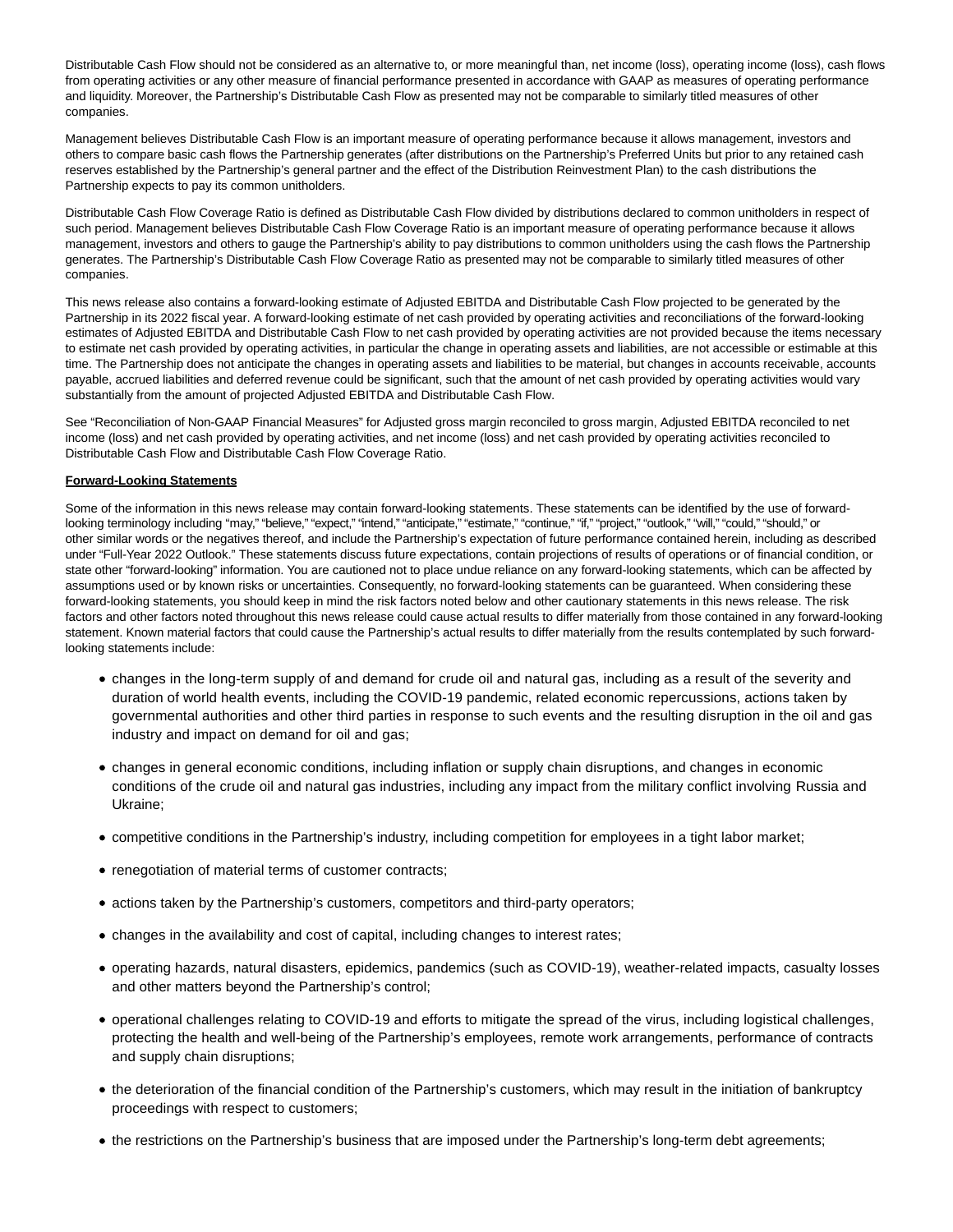- information technology risks including the risk from cyberattacks;
- the effects of existing and future laws and governmental regulations;
- the effects of future litigation;
- the Partnership's ability to realize the anticipated benefits of acquisitions;
- factors described in Part I, Item 1A ("Risk Factors") of the Partnership's Annual Report on Form 10-K for the fiscal year ended December 31, 2021, which was filed with the Securities and Exchange Commission (the "SEC") on February 15, 2022, and subsequently filed reports; and
- other factors discussed in the Partnership's filings with the SEC.

All forward-looking statements speak only as of the date of this news release and are expressly qualified in their entirety by the foregoing cautionary statements. Unless legally required, the Partnership undertakes no obligation to update publicly any forward-looking statements, whether as a result of new information, future events or otherwise. Unpredictable or unknown factors not discussed herein also could have material adverse effects on forward-looking statements.

#### **USA COMPRESSION PARTNERS, LP CONDENSED CONSOLIDATED STATEMENTS OF OPERATIONS (In thousands, except for per unit amounts** – **Unaudited)**

|                                                                    | <b>Three Months Ended</b> |    |                                          |  |                         |
|--------------------------------------------------------------------|---------------------------|----|------------------------------------------|--|-------------------------|
|                                                                    | 2022                      |    | March 31, December 31, March 31,<br>2021 |  | 2021                    |
| Revenues:                                                          |                           |    |                                          |  |                         |
| Contract operations                                                | \$157,668                 | \$ | 153,503                                  |  | \$152,525               |
| Parts and service                                                  | 1,926                     |    | 3,250                                    |  | 2,038                   |
| Related party                                                      | 3,818                     |    | 3,190                                    |  | 2,950                   |
| <b>Total revenues</b>                                              | 163,412                   |    | 159,943                                  |  | 157,513                 |
| Costs and expenses:                                                |                           |    |                                          |  |                         |
| Cost of operations, exclusive of depreciation and amortization     | 53,732                    |    | 50,998                                   |  | 48,628                  |
| Depreciation and amortization                                      | 59,064                    |    | 59,247                                   |  | 61,030                  |
| Selling, general and administrative                                | 15,265                    |    | 13,470                                   |  | 13,800                  |
| Gain on disposition of assets                                      | (179)                     |    | (276)                                    |  | (1,255)                 |
| Impairment of compression equipment                                | 432                       |    | 168                                      |  | 2,550                   |
| Total costs and expenses                                           | 128,314                   |    | 123,607                                  |  | 124,753                 |
| Operating income                                                   | 35,098                    |    | 36,336                                   |  | 32,760                  |
| Other income (expense):                                            |                           |    |                                          |  |                         |
| Interest expense, net                                              | (31, 838)                 |    | (32,966)                                 |  | (32, 288)               |
| Other                                                              | 20                        |    | 19                                       |  | 25                      |
| Total other expense                                                | (31, 818)                 |    | (32, 947)                                |  | (32, 263)               |
| Net income before income tax expense                               | 3.280                     |    | 3,389                                    |  | 497                     |
| Income tax expense                                                 | 26                        |    | 284                                      |  | 126                     |
| Net income                                                         | 3,254                     |    | 3,105                                    |  | 371                     |
| Less: distributions on Preferred Units                             | (12, 187)                 |    | (12, 187)                                |  | (12, 187)               |
| Net loss attributable to common unitholders' interests             | $(8,933)$ \$<br>S         |    |                                          |  | $(9,082)$ \$ $(11,816)$ |
| Weighted average common units outstanding - basic and diluted      | 97,365                    |    | 97,151                                   |  | 96,989                  |
| Basic and diluted net loss per common unit                         | \$<br>$(0.09)$ \$         |    | $(0.09)$ \$                              |  | (0.12)                  |
| Distributions declared per common unit                             | $0.525$ \$                |    | $0.525$ \$                               |  | 0.525                   |
| <b>USA COMPRESSION PARTNERS, LP</b><br>SELECTED BALANCE SHEET DATA |                           |    |                                          |  |                         |

**(In thousands, except unit amounts** – **Unaudited)**

|                                     |    | March 31,<br>2022 |
|-------------------------------------|----|-------------------|
| <b>Selected Balance Sheet data:</b> |    |                   |
| Total assets                        | S. | 2.736.952         |
| Long-term debt, net                 |    | 2,023,183         |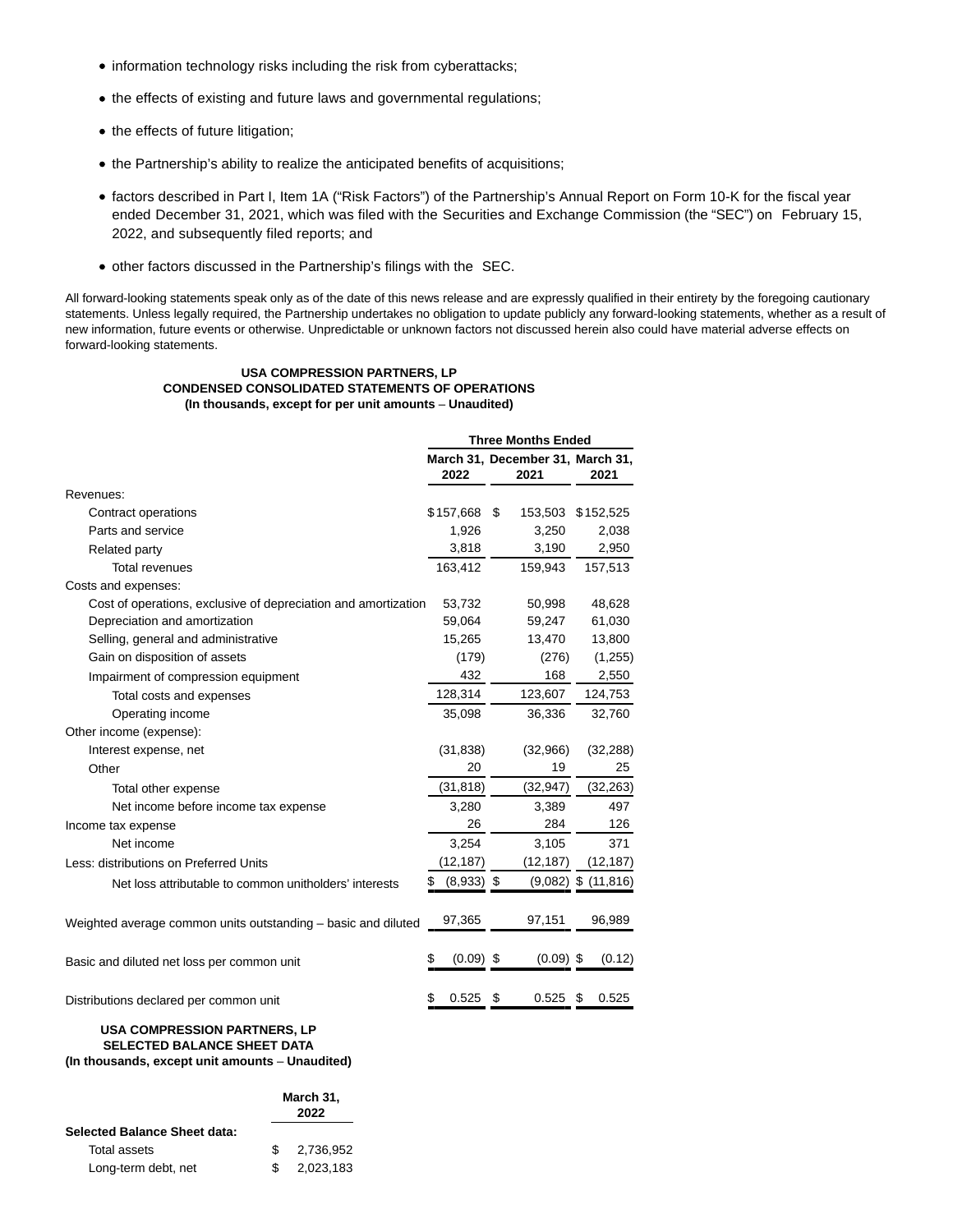Common units outstanding 97,377,355

# **USA COMPRESSION PARTNERS, LP CONDENSED CONSOLIDATED STATEMENTS OF CASH FLOWS (In thousands — Unaudited)**

|                                                       | <b>Three Months Ended</b> |  |                                          |  |           |  |
|-------------------------------------------------------|---------------------------|--|------------------------------------------|--|-----------|--|
|                                                       | 2022                      |  | March 31, December 31, March 31,<br>2021 |  | 2021      |  |
| Net cash provided by operating activities \$35,054 \$ |                           |  | 81.057                                   |  | \$ 39.612 |  |
| Net cash used in investing activities                 | (19, 714)                 |  | (15.522)                                 |  | (4,206)   |  |
| Net cash used in financing activities                 | (15, 325)                 |  | (65, 785)                                |  | (35,309)  |  |

# **USA COMPRESSION PARTNERS, LP RECONCILIATION OF NON-GAAP FINANCIAL MEASURES ADJUSTED GROSS MARGIN TO GROSS MARGIN (In thousands — Unaudited)**

The following table reconciles Adjusted gross margin to gross margin, its most directly comparable GAAP financial measure, for each of the periods presented:

|                                                                | <b>Three Months Ended</b> |           |                      |           |                   |           |
|----------------------------------------------------------------|---------------------------|-----------|----------------------|-----------|-------------------|-----------|
|                                                                | March 31.<br>2022         |           | December 31.<br>2021 |           | March 31.<br>2021 |           |
| Total revenues                                                 |                           | 163.412   | S                    | 159.943   |                   | 157.513   |
| Cost of operations, exclusive of depreciation and amortization |                           | (53, 732) |                      | (50, 998) |                   | (48, 628) |
| Depreciation and amortization                                  |                           | (59,064)  |                      | (59, 247) |                   | (61,030)  |
| Gross margin                                                   |                           | 50,616    | S                    | 49.698    | S                 | 47.855    |
| Depreciation and amortization                                  |                           | 59.064    |                      | 59.247    |                   | 61.030    |
| Adjusted gross margin                                          |                           | 109,680   |                      | 108.945   |                   | 108.885   |

# **USA COMPRESSION PARTNERS, LP RECONCILIATION OF NON-GAAP FINANCIAL MEASURES ADJUSTED EBITDA TO NET INCOME AND NET CASH PROVIDED BY OPERATING ACTIVITIES (In thousands — Unaudited)**

The following table reconciles Adjusted EBITDA to net income and net cash provided by operating activities, its most directly comparable GAAP financial measures, for each of the periods presented:

|                                             | <b>Three Months Ended</b> |           |    |                      |                   |           |  |
|---------------------------------------------|---------------------------|-----------|----|----------------------|-------------------|-----------|--|
|                                             | March 31,<br>2022         |           |    | December 31,<br>2021 | March 31,<br>2021 |           |  |
| Net income                                  | \$                        | 3,254     | \$ | 3,105                | \$                | 371       |  |
| Interest expense, net                       |                           | 31,838    |    | 32,966               |                   | 32,288    |  |
| Depreciation and amortization               |                           | 59,064    |    | 59,247               |                   | 61,030    |  |
| Income tax expense                          |                           | 26        |    | 284                  |                   | 126       |  |
| <b>EBITDA</b>                               | \$                        | 94,182    | \$ | 95,602               | \$                | 93,815    |  |
| Interest income on capital lease            |                           |           |    |                      |                   | 48        |  |
| Unit-based compensation expense (1)         |                           | 3,710     |    | 3,599                |                   | 4,182     |  |
| Transaction expenses (2)                    |                           | 27        |    | 34                   |                   |           |  |
| Severance charges                           |                           | 251       |    | 78                   |                   | 213       |  |
| Gain on disposition of assets               |                           | (179)     |    | (276)                |                   | (1,255)   |  |
| Impairment of compression equipment (3)     |                           | 432       |    | 168                  |                   | 2,550     |  |
| <b>Adjusted EBITDA</b>                      | \$                        | 98,423    | \$ | 99,205               | \$                | 99,553    |  |
| Interest expense, net                       |                           | (31, 838) |    | (32,966)             |                   | (32, 288) |  |
| Non-cash interest expense                   |                           | 1,822     |    | 2,899                |                   | 2,281     |  |
| Income tax expense                          |                           | (26)      |    | (284)                |                   | (126)     |  |
| Interest income on capital lease            |                           |           |    |                      |                   | (48)      |  |
| Transaction expenses                        |                           | (27)      |    | (34)                 |                   |           |  |
| Severance charges                           |                           | (251)     |    | (78)                 |                   | (213)     |  |
| Other                                       |                           | (704)     |    | (241)                |                   | (1, 349)  |  |
| Changes in operating assets and liabilities |                           | (32, 345) |    | 12,556               |                   | (28,198)  |  |
| Net cash provided by operating activities   |                           | 35,054    | \$ | 81,057               | \$                | 39,612    |  |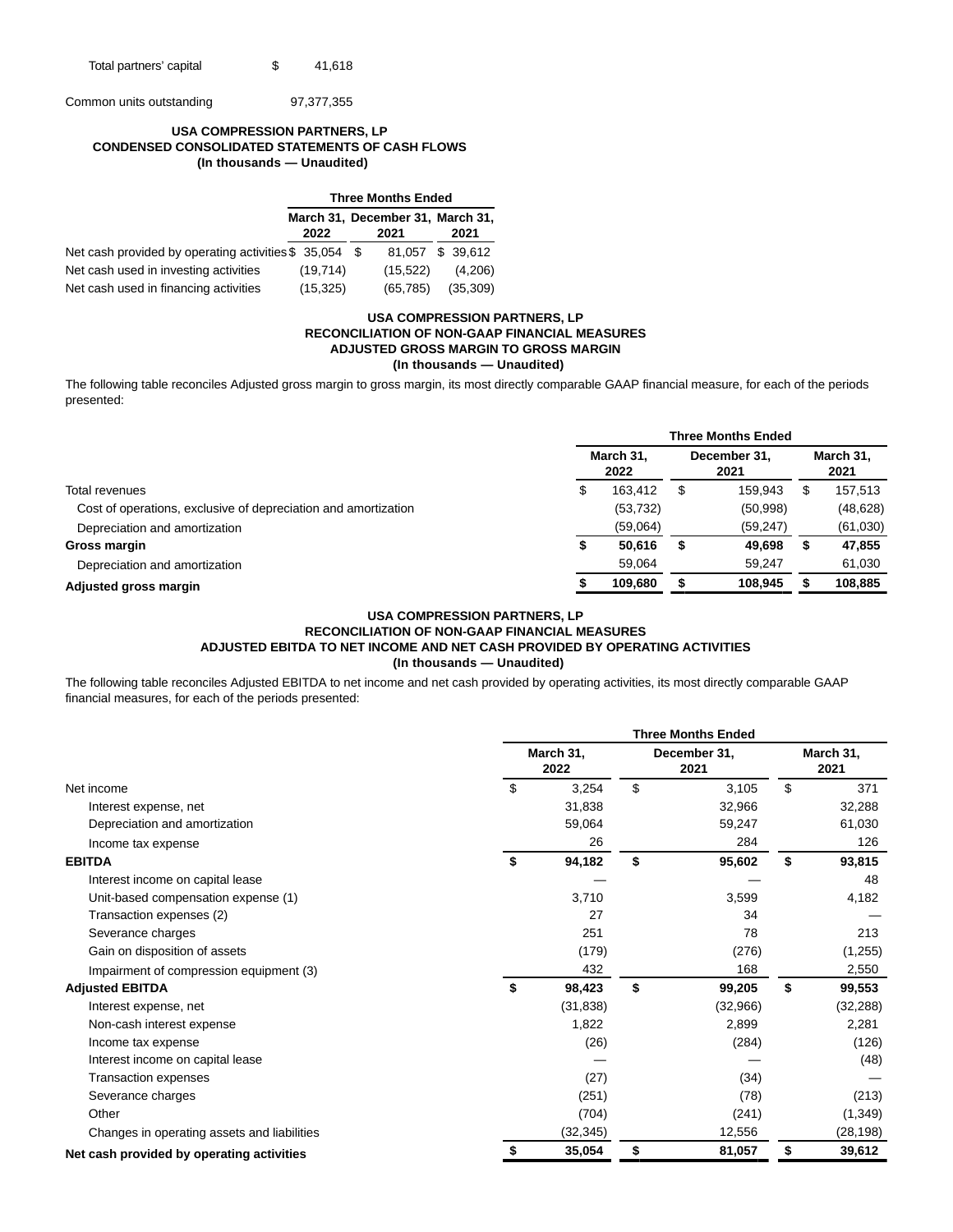(1) For the three months ended March 31, 2022, December 31, 2021 and March 31, 2021, unit-based compensation expense included \$1.1 million, \$1.0 million and \$1.1 million, respectively, of cash payments related to quarterly payments of distribution equivalent rights on outstanding phantom unit awards and \$0, \$0.3 million, and less than \$0.1 million, respectively, related to the cash portion of any settlement of phantom unit awards upon vesting. The remainder of the unit-based compensation expense for all periods was related to non-cash adjustments to the unit-based compensation liability.

\_\_\_\_\_\_\_\_\_\_\_\_\_\_\_\_\_\_\_\_\_\_\_\_\_\_\_\_\_\_\_\_\_\_\_\_

\_\_\_\_\_\_\_\_\_\_\_\_\_\_\_\_\_\_\_\_\_\_\_\_\_\_\_\_\_\_\_\_\_\_\_\_

- (2) Represents certain expenses related to potential and completed transactions and other items. The Partnership believes it is useful to investors to exclude these expenses.
- (3) Represents non-cash charges incurred to write down long-lived assets with recorded values that are not expected to be recovered through future cash flows.

# **USA COMPRESSION PARTNERS, LP RECONCILIATION OF NON-GAAP FINANCIAL MEASURES DISTRIBUTABLE CASH FLOW TO NET INCOME AND NET CASH PROVIDED BY OPERATING ACTIVITIES (Dollars in thousands — Unaudited)**

The following table reconciles Distributable Cash Flow to net income and net cash provided by operating activities, its most directly comparable GAAP financial measures, for each of the periods presented:

|                                                              | <b>Three Months Ended</b> |           |                      |           |    |                   |
|--------------------------------------------------------------|---------------------------|-----------|----------------------|-----------|----|-------------------|
|                                                              | March 31,<br>2022         |           | December 31,<br>2021 |           |    | March 31,<br>2021 |
| Net income                                                   | \$                        | 3,254     | \$                   | 3,105     | \$ | 371               |
| Non-cash interest expense                                    |                           | 1,822     |                      | 2,899     |    | 2,281             |
| Depreciation and amortization                                |                           | 59,064    |                      | 59,247    |    | 61,030            |
| Non-cash income tax expense (benefit)                        |                           | (204)     |                      | 59        |    | (99)              |
| Unit-based compensation expense (1)                          |                           | 3,710     |                      | 3,599     |    | 4,182             |
| Transaction expenses (2)                                     |                           | 27        |                      | 34        |    |                   |
| Severance charges                                            |                           | 251       |                      | 78        |    | 213               |
| Gain on disposition of assets                                |                           | (179)     |                      | (276)     |    | (1,255)           |
| Impairment of compression equipment (3)                      |                           | 432       |                      | 168       |    | 2,550             |
| Distributions on Preferred Units                             |                           | (12, 187) |                      | (12, 187) |    | (12, 187)         |
| Maintenance capital expenditures (4)                         |                           | (5,844)   |                      | (4,687)   |    | (4,506)           |
| <b>Distributable Cash Flow</b>                               | \$                        | 50,146    | \$                   | 52,039    | \$ | 52,580            |
| Maintenance capital expenditures                             |                           | 5,844     |                      | 4,687     |    | 4,506             |
| Transaction expenses                                         |                           | (27)      |                      | (34)      |    |                   |
| Severance charges                                            |                           | (251)     |                      | (78)      |    | (213)             |
| Distributions on Preferred Units                             |                           | 12,187    |                      | 12,187    |    | 12,187            |
| Other                                                        |                           | (500)     |                      | (300)     |    | (1,250)           |
| Changes in operating assets and liabilities                  |                           | (32, 345) |                      | 12,556    |    | (28, 198)         |
| Net cash provided by operating activities                    | \$                        | 35,054    | \$                   | 81,057    | \$ | 39,612            |
| Distributable Cash Flow                                      | S                         | 50,146    | \$                   | 52,039    | \$ | 52,580            |
| Distributions for Distributable Cash Flow Coverage Ratio (5) | S                         | 51,123    | \$                   | 51,106    | \$ | 50,937            |
| Distributable Cash Flow Coverage Ratio                       |                           | 0.98x     |                      | 1.02x     |    | 1.03x             |

(1) For the three months ended March 31, 2022, December 31, 2021 and March 31, 2021, unit-based compensation expense included \$1.1 million, \$1.0 million and \$1.1 million, respectively, of cash payments related to quarterly payments of distribution equivalent rights on outstanding phantom unit awards and \$0, \$0.3 million, and less than \$0.1 million, respectively, related to the cash portion of any settlement of phantom unit awards upon vesting. The remainder of the unit-based compensation expense for all periods was related to non-cash adjustments to the unit-based compensation liability.

(2) Represents certain expenses related to potential and completed transactions and other items. The Partnership believes it is useful to investors to exclude these expenses.

(3) Represents non-cash charges incurred to write down long-lived assets with recorded values that are not expected to be recovered through future cash flows.

- (4) Reflects actual maintenance capital expenditures for the periods presented. Maintenance capital expenditures are capital expenditures made to maintain the operating capacity of the Partnership's assets and extend their useful lives, replace partially or fully depreciated assets, or other capital expenditures that are incurred in maintaining the Partnership's existing business and related cash flow.
- (5) Represents distributions to the holders of the Partnership's common units as of the record date.

# **USA COMPRESSION PARTNERS, LP FULL-YEAR 2022 ADJUSTED EBITDA AND DISTRIBUTABLE CASH FLOW GUIDANCE RANGE**